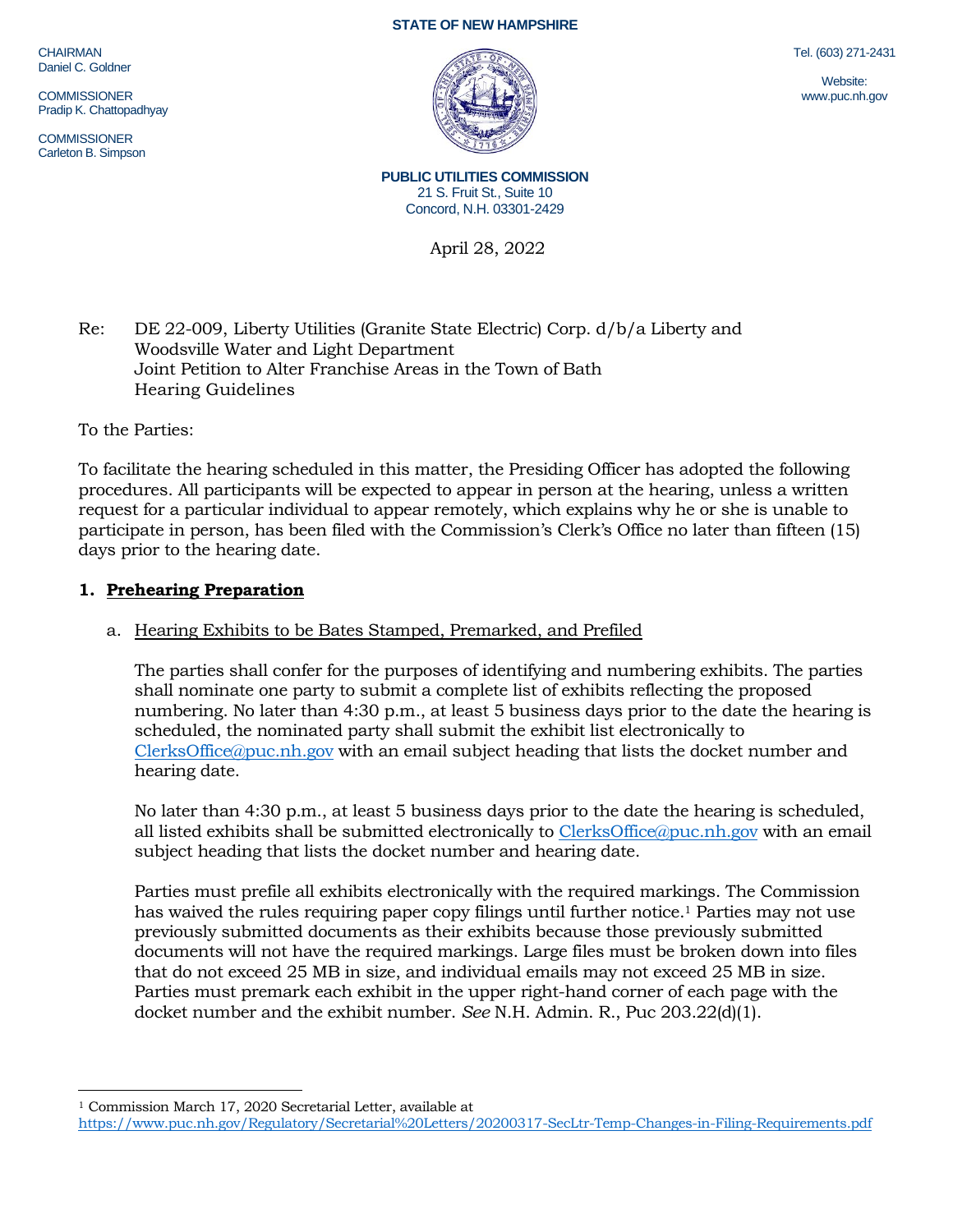Parties must sequentially paginate each exhibit, which should be Bates-stamped with Arabic numerals only. *See* N.H. Admin. R., Puc 203.22(c). The sequential pagination must carry through multi-document exhibits. Bates numbering must appear in the lower right corner of each page of the exhibit, in approximately the same location, unless such placement would cause confusion or block the view of necessary information in the exhibit.

Parties must name each electronic version of an exhibit using the following naming convention: Docket No. without prefix\_Date of Hearing\_exh no. [Example: 20-040\_2020-04- 27\_exh\_3]. Parties may not include more than one exhibit per electronic file. If a large file exceeds 25 MB in size and has been broken into several smaller parts, this should be reflected in the exhibit number, such as "exh\_1 (Part 1 of 5)." Confidential files should be named using the following naming convention: con\_ Docket No. without prefix\_Date of Hearing exh no.

Failure of the parties to follow the above requirements may result in postponement of the hearing.

b. Witness Lists

No later than 4:30 p.m., at least 5 business days prior to the date the hearing is scheduled, each party shall submit its witness list electronically to [ClerksOffice@puc.nh.gov](mailto:Clerks.Office@puc.nh.gov) with an email subject heading that lists the docket number, hearing date, and name of party filing. The parties may submit a joint witness list. The Commission may limit the number of witnesses or time for each witness's testimony pursuant to Puc 203.21.

c. Filing and Service

All parties must observe the Commission's rules for service.

Parties may, but are not required to, file paper copies of exhibits and exhibit lists at this time. If parties elect to file only electronically at this time, then they are directed to maintain one paper copy of all filings. The Commission will issue a subsequent order or letter indicating when that paper copy must be filed.

d. Confidential Information

No later than 4:30 p.m., at least 5 business days prior to the date the hearing is scheduled, parties must advise the Commission by email sent to [ClerksOffice@puc.nh.gov](mailto:Clerks.Office@puc.nh.gov) and the service list only if they will be discussing or introducing confidential information during the hearing. If so, parties should identify the confidential information in question.

## **2. Conduct of Hybrid Hearing**

## a. Use of Webex Videoconferencing Platform

If a hybrid hearing format will be used, the Commission will use the Webex videoconferencing software to hold the hearing. Parties will be sent a link to the Webex videoconference in advance that will enable them to join the hearing remotely.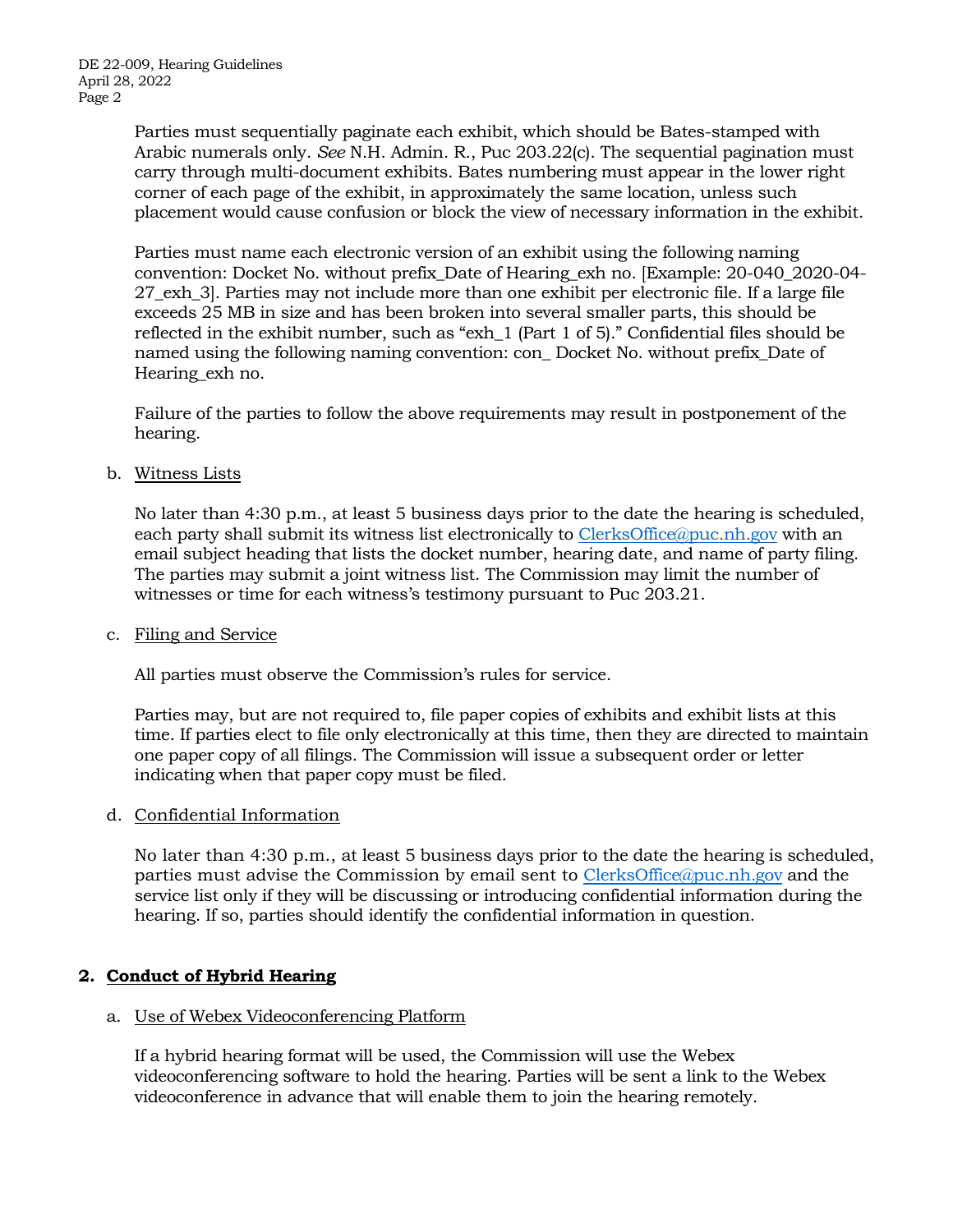b. Technology Requirements for Remote Participation & Best Practices

Parties and individuals participating remotely must have the ability to be seen and heard by the commissioners during the hearing. Accordingly, some form of camera device and microphone must be available to remote participants. All individuals participating remotely are encouraged to use a hard-wired, not wireless, internet connection and a good quality wired microphone. Participants should download and test the Webex software in advance of the hearing.

### c. Preregistration of Remote Participants

No later than 4:30 p.m., at least 5 business days prior to the date the hearing is scheduled, each person wishing to speak for, or on behalf of, a party, or to provide public comment, during the hearing must register with the moderator<sup>2</sup> at [PUCWebModerator@puc.nh.gov](mailto:PUCWebModerator@puc.nh.gov) by sending an email with a subject heading that lists the docket number, hearing date, and name of party filing. A party should submit one email for all of its participants (witnesses, attorneys, etc.) listing the name, email address, and telephone number of each participant.

### d. Preregistration of In-Person Participants

Parties and members of the public wishing to attend the hearing in person are encouraged to register in advance at [ClerksOffice@puc.nh.gov](mailto:Clerks.Office@puc.nh.gov) or by calling the Commission at (603) 271-2431, at least 5 business days before the hearing.

#### e. Presentation of Exhibits by Remote Participants

Each participant must clearly identify each exhibit by its premarked number before referencing it or introducing it by video during the hearing. If it will be necessary for a party to display an exhibit (or exhibits) on the screen during the hearing, then that party must do a run-through with the moderator at least one business day prior to the scheduled hearing to ensure that the party knows how to do so and how to close the presentation when it is complete.

## f. Technology Trouble Shooting on the Hearing Day

Hearing participants joining remotely via Webex must join the Webex conference at least 15 minutes before the scheduled commencement of the hearing to verify their names and affiliations, resolve any technical issues, and discuss any necessary preparations prior to the commencement of the hearing.

Any participant experiencing difficulties obtaining access to, or participating in, the hearing should call the Commission at (603) 271-2431.

g. Hybrid Hearing Protocol for Remote Participants

<sup>&</sup>lt;sup>2</sup> The moderator is a staff member assigned to aid the Commission with the technological aspects of the remote hearing.